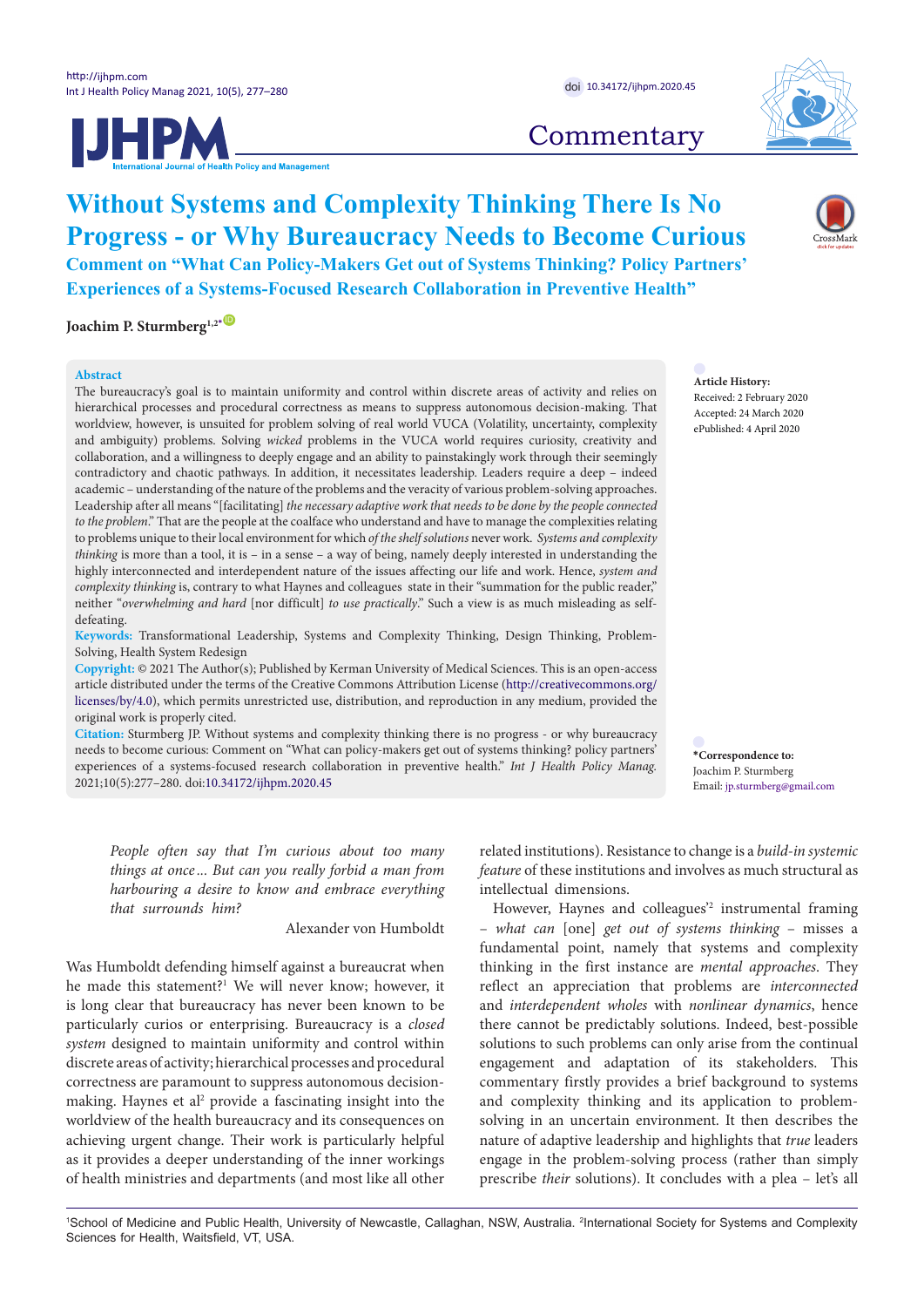promote systems and complexity thinking as *a natural and intuitive way* to approach the problems in our constantly changing world.

## **Systems and Complexity Thinking – A Different Way of Seeing the World**

Max Planck famously said: "*When you change the way you look at things, the things you look at change.*"

Seeing things as *interconnected wholes* results in a different appreciation than seeing *the whole as a sum of its parts*. 3 Equally, *systems and complexity thinking* fosters a view to understand the structure and function of things based on the interconnection and interactions amongst its building blocks (technically speaking, its agents) whereas reductionist thinking forces a view to understand the structure and function of a thing based on the study of its constituent parts.<sup>4</sup> Systems – regardless of being mechanical or living – are "*whole*[s] *consisting of two or more parts (1) each of which can affect the performance or properties of the whole, (2) none of which can have an independent effect on the whole, and (3) no subgroup of which can have an independent effect on the whole.*"5 In addition organisational systems require a *focus* to orientate themselves and to *stay on track* in a constantly changing environment if they truly want to achieve their *purpose and goals*. 6

## **Changing the Parts Is not Going to Improve the** *System-asa-Whole*

The reductionist focus on the parts is invariably counterproductive, as simply improving a part of a system is not improving the *system-as-a-whole,* unless the improvement of a part also achieves an improvement of the *system-as-awhole*. Improvements of parts that do not improve the *system*as-whole are not worth the effort.<sup>5</sup> These insights encapsulate the meaning of *systems and complexity thinking* – it is a way of thinking about the particulars in their distinct context and their consequences in time.

This unambiguously means that there are no *of the shelf* solutions – *seemingly the same problem* will have significant different characteristics and dynamics in another context. Every problem is unique, every problem needs a fresh mental approach, and every problem has its own unique solution.

*Designing*<sup>7</sup> and *dynamic simulation modelling*<sup>8</sup> are two common approaches in the nonlinear toolbox frequently used to tackle issues requiring conceptual or policy answers.

The strength of *designing* and *dynamic simulation modelling*  lies in their collaborative approach – all associated with the problem are involved, providing reflections and formulating potential solutions. Key is the common ground rule – no contribution is clever or silly and no proposition is right or wrong. These approaches work on the basis of trust, namely that all contributions provide valuable perspectives that help all to learn and further their trust in their ability to collectively find the most adapted solution through effective collaboration.

While these processes may take a little more time, they will invariably lead to better outcomes when confronted with *wicked problems*, ie, issues that are not *completely definable*, have *no definable end*, and have *no one correct solution*. In particular, every solution itself will result in a *new wicked problem*. 9 That is the VUCA world we live in – we are constantly dealing with volatility, uncertainty, complexity and ambiguity, the only way forward is to respond with vision, understanding, clarity and agility.<sup>10,11</sup>

## **Curiosity – Is It the Driver to Seeing Things Differently?**

Surely it is. Curiosity entails the quality of inquisitive thinking. Inquisitive thinking inevitably leads to broadening the outlook and to expanding the horizon, seeing other possibilities and linkages. Curiosity drives the desire to make sense of the unknown, overcome uncertainties and achieve coherence, all of which ultimately results in seeing the bigger picture and thus avoiding the trap of reaching "well-known solution that are neat, plausible, and wrong" (paraphrasing Mencken<sup>12</sup>).

True curiosity is a matter of mindset and worldview, it entails a willingness to deeply engage and an ability to painstakingly work through the seemingly contradictory and chaotic pathways inherent in a puzzling *wicked* problem.<sup>9,13</sup> Curiosity is primarily about one's personal quest to seek meaning and understanding rather than the *a-priori* pursuit of Menckenian false certainty and truth. Failure to challenge one's mental models or mindset has the inherent risk of perpetuating self-confirming inferences that allow harmful beliefs and behaviours to undermine the emergence of novel ideas and solutions to otherwise intractable – VUCA world – problems.13

## **Leadership –** *Showing the Way* **to** *Find out Together*

Leaders clearly need to change the way they think, as it indeed transforms one's mind models for doing one's work. This is particularly important for people with leadership responsibilities. Their challenge is to constantly remain cognisant about "[facilitating] *the necessary adaptive work that needs to be done by the people connected to the problem*."14 Heifetz's perception of leadership focuses on engagement and an acknowledgement that engaging people in the process of problem-solving requires the permission to try out different solutions. Some will fail – failure is part of problem-solving and must be anticipated as an inevitable part of the process to success. True leaders regard failures not as *having failed* but rather as opportunities to *facilitate collective learning*.

While it may be true that most "*people make sense of the world given what they know*" and that "*without a compelling rationale,* [they] *tend to hold on to established mental models* [to] *avoid the disruption of seeing the world in radical new ways*,"2,15 these are clearly not the attributes we look for in leaders that have to deal with *wicked* problems. Policy problems are indeed "*entangled in complex social, economic, political and institutional contexts*" that can only be fully appreciated and managed applying a *systems and complexity thinking* framework. It is the *systems and complexity thinking* framework that allows us to work towards a (as far as possible) comprehensive understandings of the issues in terms of identifying the full range of feedback and the consequences of its associated embedded time-delays.13 It would indeed be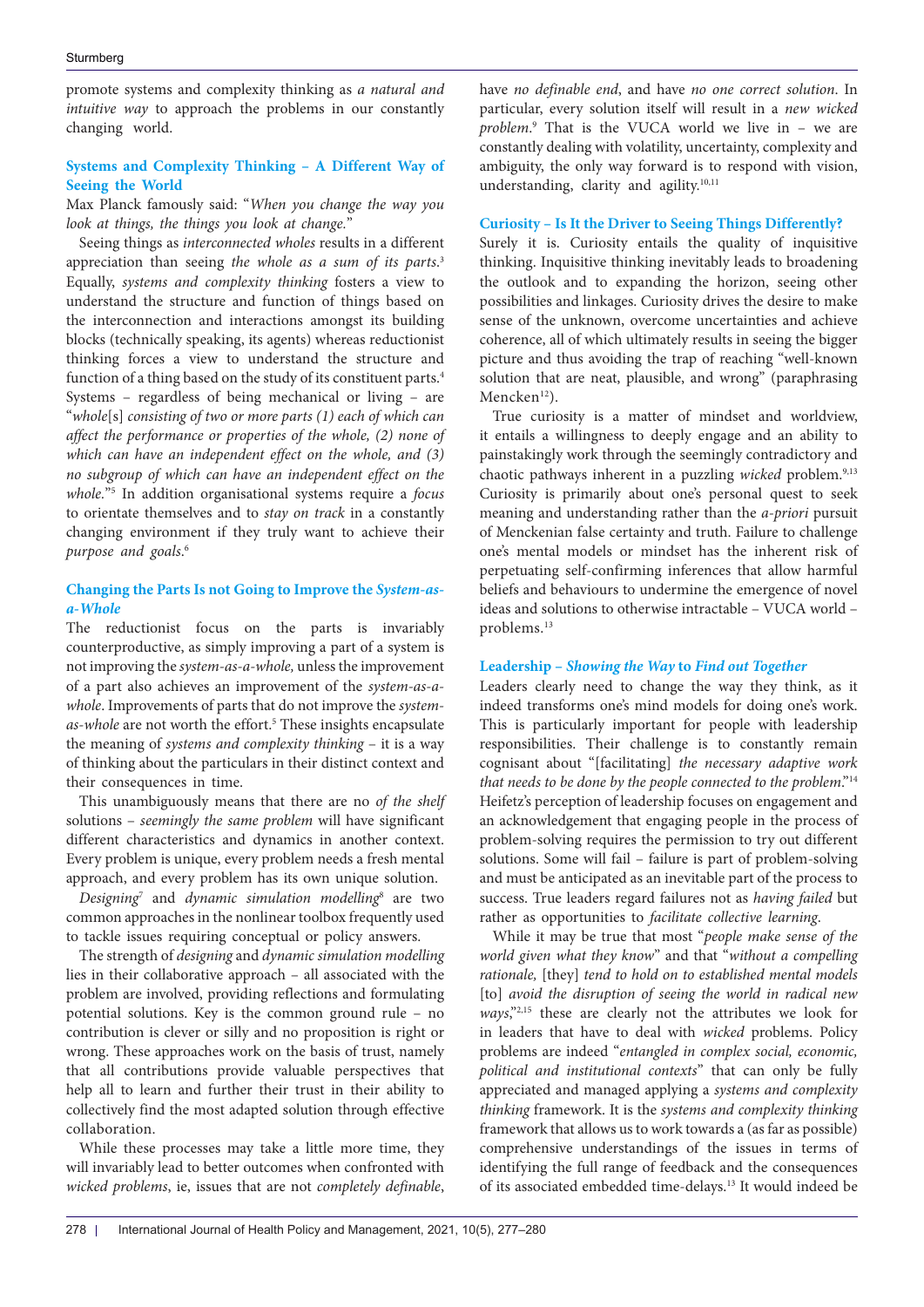an oxymoron to attribute any particular approach to solving systemic problems a *panacea*, nevertheless, for complex problems *systems and complexity thinking* is as close to one as one can get.

Leaders require a deep – indeed "*academic*" – understandings of the nature of the problems and the veracity of various problem-solving approaches. Intellectual disengagement and/or neglect cannot be justified – here in the context of bureaucrats and policy-makers – on the ground that "*There is more work to* [be done] i*n articulating system thinking and in demonstrating its policy utility, including developing practical tools and real-world case studies that show how systems approaches can impact outcomes*."2 A curious person would – even with only a cursory look at the literature – identify plenty of examples of successful translation of *systems and complexity thinking* across a wide range of health and health policy problems.<sup>6,16-20</sup>

Indeed, leaders are expected to not only communicate the complex nature of problems<sup>21</sup> but also to be active participants in the problem-solving process – they must see themselves as also being "*connected to the problem*" and join in in doing "*the necessary adaptive work*."14

## **Curiosity** *Ought to Be* **a Prerequisite for Becoming a Bureaucrat and/or Policy-Maker**

As Sterman<sup>13</sup> has emphasised effective change in complex system requires creativity, and curiosity is a key driver of creativity. As Haynes et al<sup>2</sup> observed there is some hope that – given more time and even more patience – some receptive people within the bureaucracy might succeed in promoting *systems and complexity thinking* change – and thereby lead transformational change within the bureaucracy [\(Figure\)](#page-2-0) – despite its challenges:

*Perhaps most importantly, despite the cogitative challenges mentioned above, systems thinking seemed to be helping policy partners to reconceptualise health problems and contexts, goals, potential policy solutions, and approaches to developing those solutions, including prevention risk factors, outcomes and indicators, measures and roles.*

However, it is worrying that policy-makers "*express* [little] *excitement about abstract theories or principles, but* [rather] *about applying systems thinking to specific concerns in their local contexts."* It is questionable if one truly can apply *systems and complexity thinking* meaningfully without a deep understanding of its foundations.

*Systems and complexity thinking* is *not just another tool* to be pulled out of the box to throw at a problem. *Systems and complexity thinking* is – in a broader sense – a way of being, namely deeply interested in understanding the highly interconnected and interdependent nature of an issue affecting our life and work. This stands in stark contrast to the authoritarian expert mode "*that dulls creativity and stunts the development of the skills needed to catalyze effective change in complex systems.*"13 Systemic change is transformative, let's hope it will become normalised<sup>22</sup> and common practice ([Figure\)](#page-2-0).

Hence, *system and complexity thinking* is, contrary to what Haynes et al<sup>2</sup> state in their "summation for the public reader," neither "*overwhelming and hard* [nor difficult] *to use practically*." Such a view is as much misleading as selfdefeating.

**Ethical issues** Not applicable.

#### **Competing interests**

Author declares that he has no competing interests.

#### **Author's contribution**

JPS is the single author of the paper.

### **References**

- 1. Sturmberg JP. Approaching complexity-start with awareness*. J Eval Clin Pract*. 2020. doi[:10.1111/jep.13355](https://doi.org/10.1111/jep.13355)
- 2. Haynes A, Garvey K, Davidson S, Milat A. What can policy-makers get out of systems thinking? Policy partners' experiences of a systems-focused research collaboration in preventive health. *Int J Health Policy Manag*. 2020;9(2):65-76. doi[:10.15171/ijhpm.2019.86](https://doi.org/10.15171/ijhpm.2019.86)
- <span id="page-2-0"></span>3. Sturmberg JP. If you change the way you look at things, things you look at change. Max Planck's challenge for health, health care, and the healthcare system. In: Sturmberg JP, ed. *Embracing Complexity in Health: The Transformation of Science, Practice, and Policy*. Cham: Springer



**Figure**. Curiosity – the PANACEA of Transformational Leadership Change in the Bureaucracy.